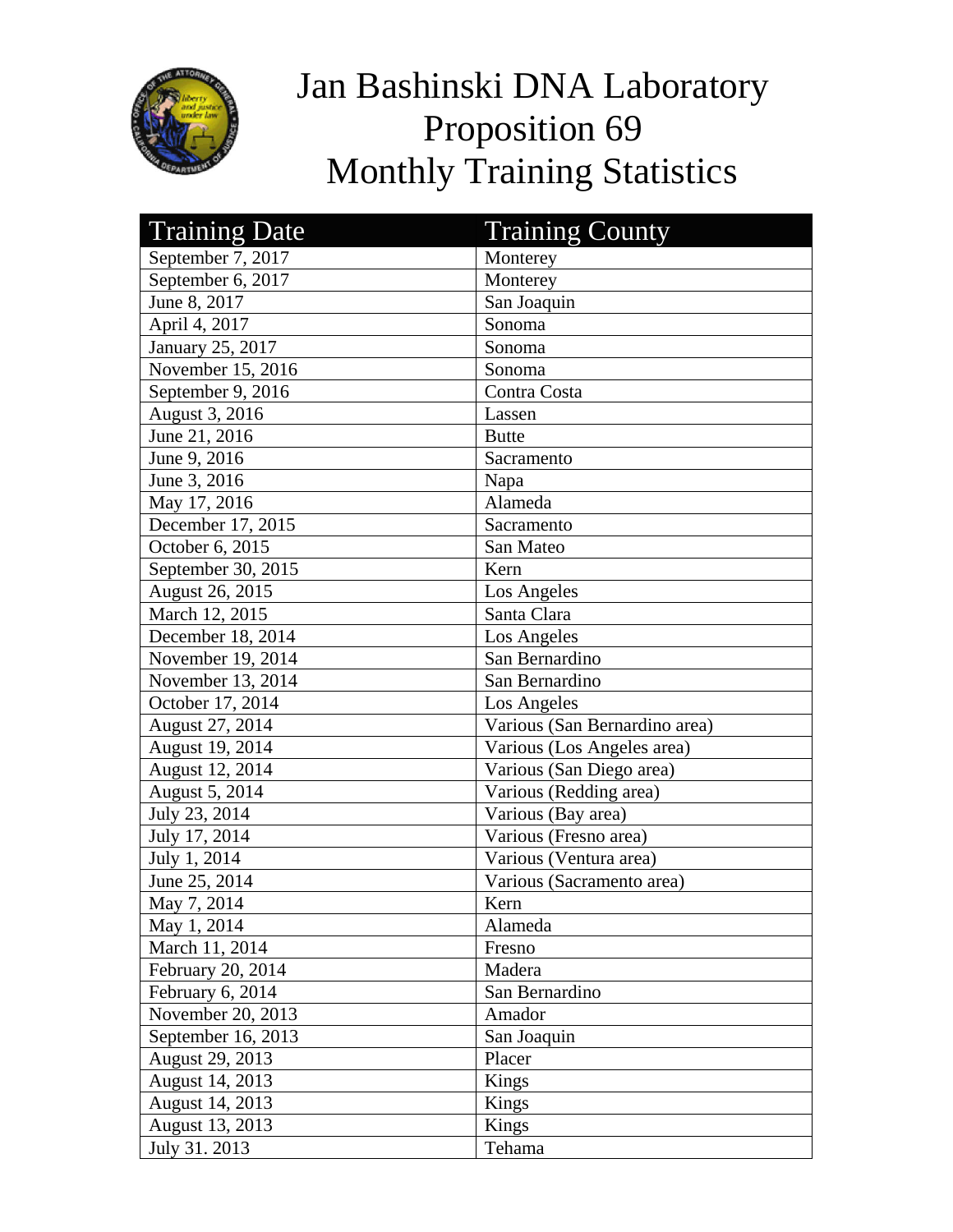| <b>Training Date</b> | <b>Training County</b>                  |
|----------------------|-----------------------------------------|
| July 17, 2013        | San Joaquin                             |
| June 25, 2013        | Kings                                   |
| June 12, 2013        | San Bernardino                          |
| June 5, 2013         | Fresno                                  |
| April 4, 2013        | Sacramento                              |
| April 2, 2013        | Sacramento                              |
| February 27, 2013    | Los Angeles                             |
| February 26, 2013    | Imperial                                |
| November 20, 2012    | Placer                                  |
| November 15, 2012    | San Mateo                               |
| November 13, 2012    | San Joaquin                             |
| November 8, 2012     | Del Norte                               |
| November 6, 2012     | Glenn                                   |
| October 10, 2012     | Various (Bay area)                      |
| October 4, 2012      | Lassen                                  |
| October 3, 2012      | Sierra                                  |
| September 27, 2012   | Various (Redding area)                  |
| September 25, 2012   | Various (San Diego area)                |
| September 13, 2012   | Various (Fresno area)                   |
| September 11, 2012   | Various (Ventura area)                  |
| September 10, 2012   | Kern                                    |
| September 10, 2012   | Los Angeles                             |
| September 6, 2012    | Merced                                  |
| September 5, 2012    | Tulare                                  |
| August 29, 2012      | Various (Los Angeles area)              |
| August 27, 2012      | Madera                                  |
| August 27, 2012      | Madera                                  |
| August 24, 2012      | Riverside                               |
| August 22, 2012      | Various (San Bernardino area)           |
| August 20, 2012      | San Joaquin                             |
| August 14, 2012      | Sutter                                  |
| July 26, 2012        | Lassen                                  |
| July 26, 2012        | Amador                                  |
| July 18, 2012        | Various (Sacramento area - 26 Counties) |
| July 17, 2012        | Various (Alameda area - 14 Counties)    |
| July 16, 2012        | Marin                                   |
| July 11, 2012        | Placer                                  |
| June 29, 2012        | San Diego                               |
| June 26, 2012        | Riverside                               |
| June 25, 2012        | San Bernardino                          |
| June 25, 2012        | Riverside                               |
| June 20, 2012        | Ventura                                 |
| June 14, 2012        | Plumas                                  |
| June 13, 2012        | Marin                                   |
| June 12, 2012        | Marin                                   |
| June 11, 2012        | Kern                                    |
| June 11, 2012        | Kern                                    |
| June 8, 2012         | San Joaquin                             |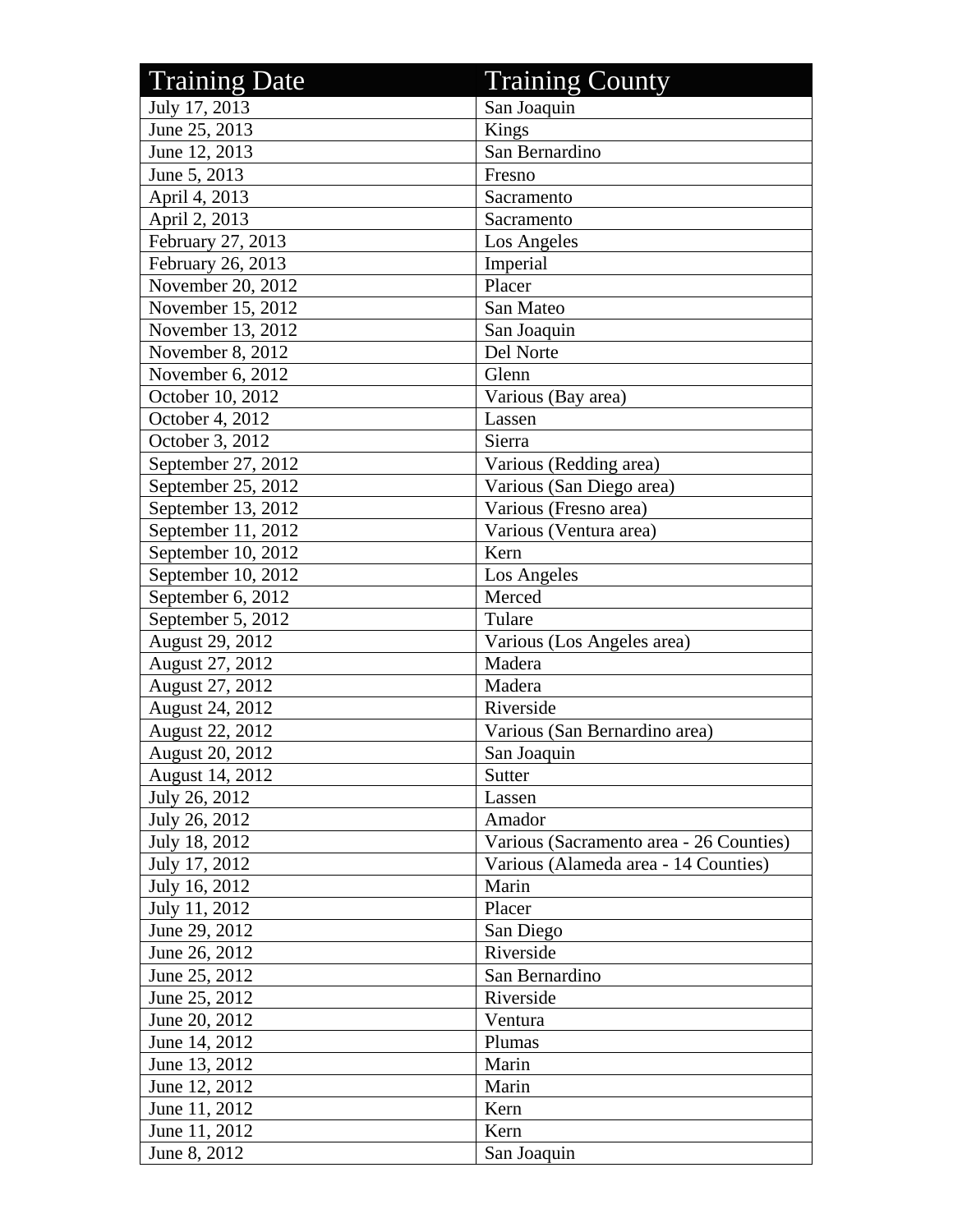| <b>Training Date</b> | <b>Training County</b> |
|----------------------|------------------------|
| June 7, 2012         | Santa Clara            |
| June 6, 2012         | Santa Clara            |
| June 5, 2012         | <b>Butte</b>           |
| May 30, 2012         | Kings                  |
| March 6, 2012        | <b>Butte</b>           |
| March 1, 2012        | Tehama                 |
| February 29, 2012    | Siskiyou               |
| February 23, 2012    | San Luis Obispo        |
| February 14, 2012    | Tuolumne               |
| February 13, 2012    | Tuolumne               |
| January 31, 2012     | Merced                 |
| January 24, 2012     | Fresno                 |
| January 17, 2012     | San Benito             |
| December 8, 2011     | Trinity                |
| December 7, 2011     | Trinity                |
| December 1, 2011     | Amador                 |
| November 18, 2011    | El Dorado              |
| November 17, 2011    | Marin                  |
| November 15, 2011    | Calaveras              |
| November 14, 2011    | El Dorado              |
| November 10, 2011    | Modoc                  |
| November 3, 2011     | Mono                   |
| October 25, 2011     | Plumas                 |
| October 18, 2011     | Colusa                 |
| October 13, 2011     | Sierra                 |
| October 4, 2011      | Inyo                   |
| September 29, 2011   | Imperial               |
| September 28, 2011   | San Diego              |
| September 27, 2011   | <b>Butte</b>           |
| September 22, 2011   | Shasta                 |
| September 21, 2011   | Trinity                |
| September 20, 2011   | Humboldt               |
| September 13, 2011   | Glenn                  |
| August 23, 2011      | Placer                 |
| July 28, 2011        | Napa                   |
| July 21, 2011        | Shasta                 |
| July 14, 2011        | Nevada                 |
| June 29, 2011        | Tehama                 |
| June 28, 2011        | Del Norte              |
| June 23, 2011        | Siskiyou               |
| June 22, 2011        | Modoc                  |
| June 21, 2011        | Lassen                 |
| June 16, 2011        | Sutter                 |
| June 15, 2011        | Tuolumne               |
| June 14, 2011        | El Dorado              |
| June 9, 2011         | Mono                   |
| June 7, 2011         | Kings                  |
| June 1, 2011         | Inyo                   |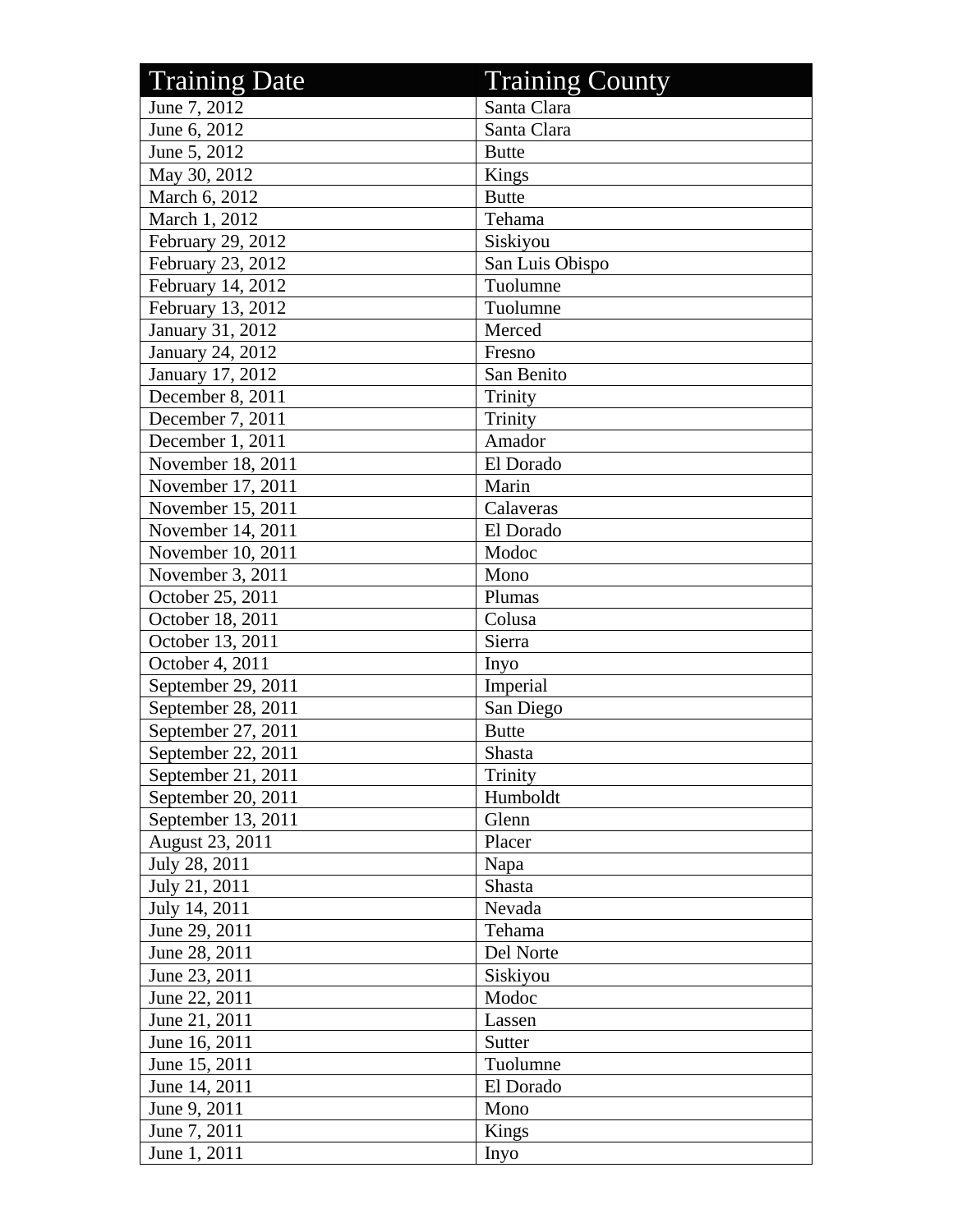| <b>Training Date</b>    | <b>Training County</b> |
|-------------------------|------------------------|
| May 31, 2011            | Lake                   |
| May 17, 2011            | Calaveras              |
| May 11, 2011            | Alameda                |
| May 10, 2011            | San Benito             |
| May 5, 2011             | Imperial               |
| April 20, 2011          | Yolo                   |
| April 5, 2011           | Napa                   |
| March 30, 2011          | Mariposa               |
| March 21, 2011          | Tulare                 |
| March 9, 2011           | Yuba                   |
| February 24, 2011       | Yolo                   |
| February 22, 2011       | Orange                 |
| February 16, 2011       | Mariposa               |
| February 15, 2011       | Contra Costa           |
| January 27, 2011        | Los Angeles            |
| November 30, 2010       | Kern                   |
| November 18, 2010       | Mendocino              |
| November 16, 2010       | Yuba                   |
| November 15, 2010       | Merced                 |
| March 18, 2010          | Orange                 |
| March 17, 2010          | Orange                 |
| March 16, 2010          | Orange                 |
| March 15, 2010          | Ventura                |
| March 10, 2010          | Sacramento             |
| March 9, 2010           | Sacramento             |
| March 3, 2010           | Sacramento             |
| February 28, 2010       | Sacramento             |
| February 23, 2010       | Santa Cruz             |
| February 22, 2010       | Sacramento             |
| February 19, 2010       | Santa Cruz             |
| February 11, 2010       | Sacramento             |
| February 9, 2010        | Sacramento             |
| February 3, 2010        | Sacramento             |
| <b>January 28, 2010</b> | Sacramento             |
| January 20, 2010        | Napa                   |
| December 15-17, 2009    | San Bernardino         |
| December 8, 2009        | Kern                   |
| December 2-3, 2009      | San Bernardino         |
| November 19, 2009       | Monterey               |
| November 5, 2009        | Los Angeles            |
| October 21, 2009        | Solano                 |
| October 15, 2009        | Fresno                 |
| October 15, 2009        | Sacramento             |
| October 9, 2009         | Sacramento             |
| October 6-7, 2009       | Santa Barbara          |
| October 5, 2009         | San Luis Obispo        |
| September 9, 2009       | Orange                 |
| September 9, 2009       | Los Angeles            |